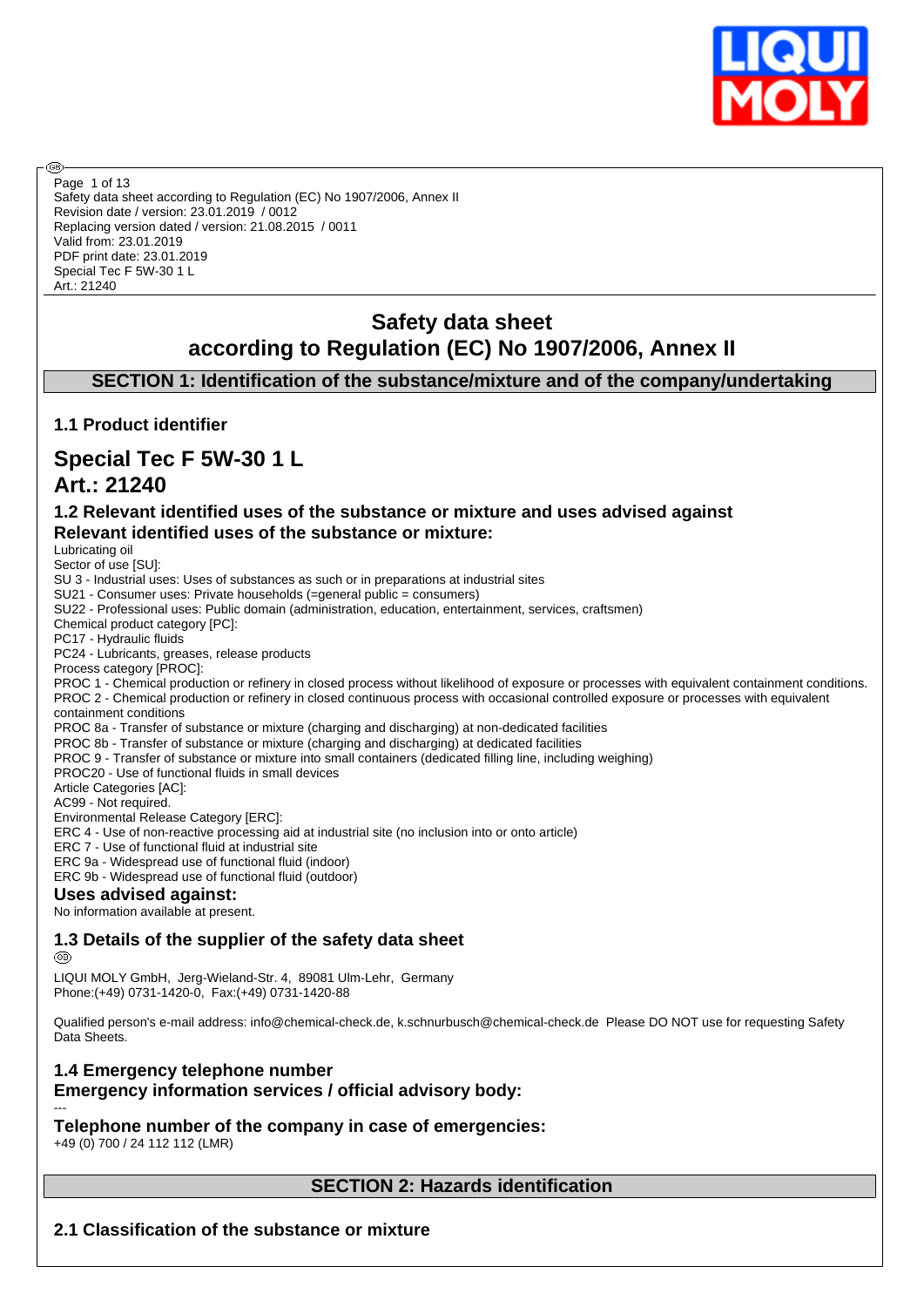

Page 2 of 13

**®** 

Safety data sheet according to Regulation (EC) No 1907/2006, Annex II Revision date / version: 23.01.2019 / 0012 Replacing version dated / version: 21.08.2015 / 0011 Valid from: 23.01.2019 PDF print date: 23.01.2019 Special Tec F 5W-30 1 L Art.: 21240

# **Classification according to Regulation (EC) 1272/2008 (CLP)**

The mixture is not classified as dangerous in the terms of the Regulation (EC) 1272/2008 (CLP).

# **2.2 Label elements Labeling according to Regulation (EC) 1272/2008 (CLP)**

EUH210-Safety data sheet available on request.

#### **2.3 Other hazards**

The mixture does not contain any vPvB substance (vPvB = very persistent, very bioaccumulative) or is not included under XIII of the regulation (EC) 1907/2006 (< 0,1 %).

The mixture does not contain any PBT substance (PBT = persistent, bioaccumulative, toxic) or is not included under XIII of the regulation (EC) 1907/2006 (< 0,1 %).

Product can compose a film on the water surface, which can prevent oxygen exchange.

# **SECTION 3: Composition/information on ingredients**

#### **3.1 Substance**

# n.a. **3.2 Mixture**

| J.L MIALUIG                                                 |                         |
|-------------------------------------------------------------|-------------------------|
| Distillates (petroleum), hydrotreated heavy paraffinic      |                         |
| <b>Registration number (REACH)</b>                          | 01-2119484627-25-XXXX   |
| <b>Index</b>                                                | 649-467-00-8            |
| <b>EINECS, ELINCS, NLP</b>                                  | 265-157-1               |
| <b>CAS</b>                                                  | 64742-54-7              |
| content%                                                    | 60-80                   |
| Classification according to Regulation (EC) 1272/2008 (CLP) | Asp. Tox. 1, H304       |
|                                                             |                         |
| <b>Baseoil - unspecified *</b>                              |                         |
| <b>Registration number (REACH)</b>                          | $---$                   |
| <b>Index</b>                                                | $---$                   |
| <b>EINECS, ELINCS, NLP</b>                                  | $- - -$                 |
| <b>CAS</b>                                                  | $---$                   |
| content%                                                    | $1 - 10$                |
| Classification according to Regulation (EC) 1272/2008 (CLP) | Asp. Tox. 1, H304       |
|                                                             |                         |
| Bis(nonylphenyl)amine                                       |                         |
| <b>Registration number (REACH)</b>                          | 01-2119488911-28-XXXX   |
| <b>Index</b>                                                | $---$                   |
| <b>EINECS, ELINCS, NLP</b>                                  | 253-249-4               |
| <b>CAS</b>                                                  | 36878-20-3              |
| content%                                                    | $1 - 5$                 |
| Classification according to Regulation (EC) 1272/2008 (CLP) | Aquatic Chronic 4, H413 |

For the text of the H-phrases and classification codes (GHS/CLP), see Section 16.

\* The contained mineral oil can be described by one or more of the following numbers:

| <b>EINECS, ELINCS, NLP</b> | <b>Registration number (REACH)</b> | Chemical name                                             |
|----------------------------|------------------------------------|-----------------------------------------------------------|
| 265-157-1                  | 01-2119484627-25-XXXX              | Distillates (petroleum), hydrotreated heavy paraffinic    |
| 265-169-7                  | 01-2119471299-27-XXXX              | Distillates (petroleum), solvent-dewaxed heavy paraffinic |
| 265-158-7                  | 01-2119487077-29-XXXX              | Distillates (petroleum), hydrotreated light paraffinic    |
| 265-159-2                  | 01-2119480132-48-XXXX              | Distillates (petroleum), solvent-dewaxed light paraffinic |

The substances named in this section are given with their actual, appropriate classification!

For substances that are listed in appendix VI, table 3.1 of the regulation (EC) no. 1272/2008 (CLP regulation) this means that all notes that may be given here for the named classification have been taken into account.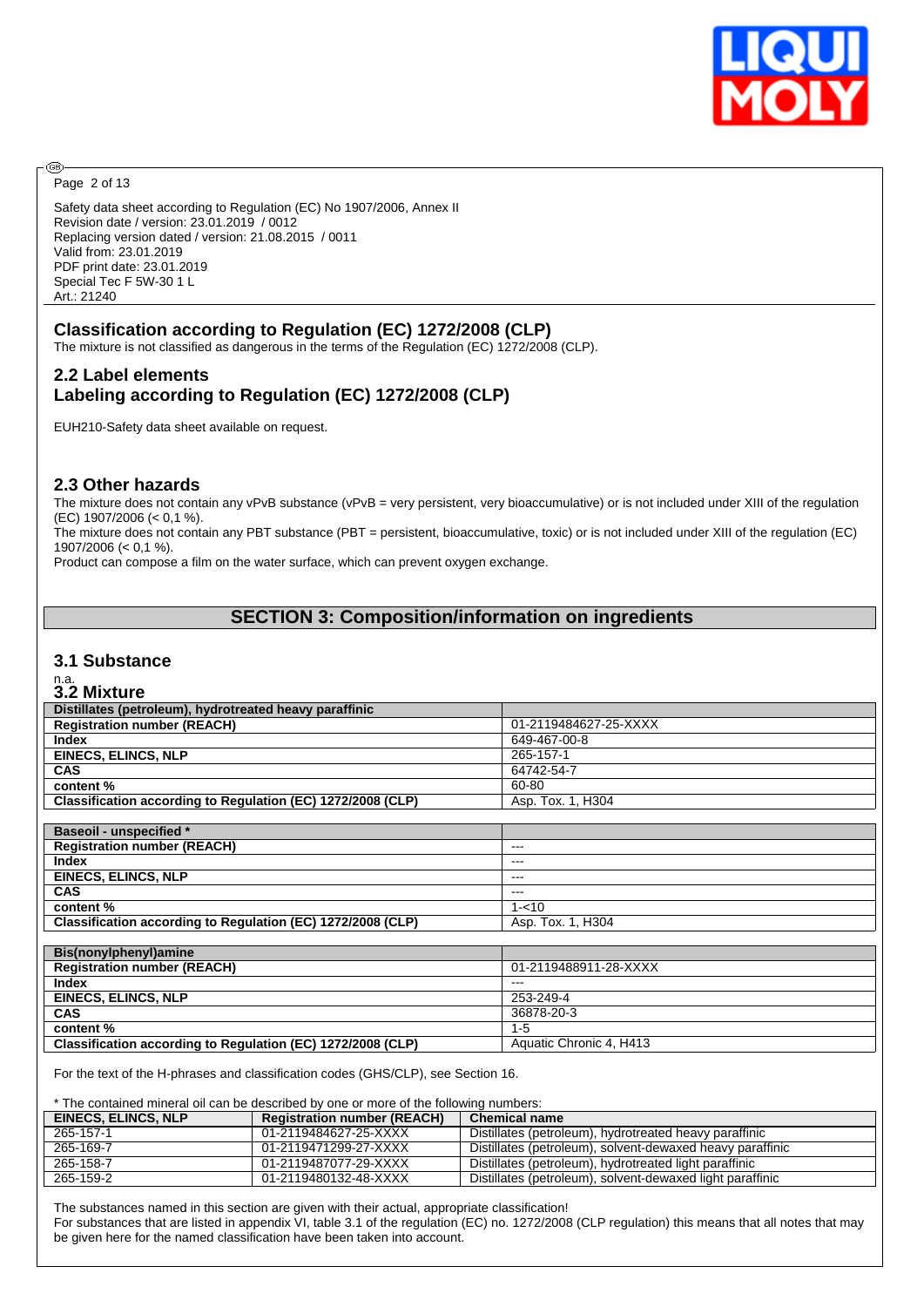

Page 3 of 13

ඹ

Safety data sheet according to Regulation (EC) No 1907/2006, Annex II Revision date / version: 23.01.2019 / 0012 Replacing version dated / version: 21.08.2015 / 0011 Valid from: 23.01.2019 PDF print date: 23.01.2019 Special Tec F 5W-30 1 L Art.: 21240

# **SECTION 4: First aid measures**

#### **4.1 Description of first aid measures**

First-aiders should ensure they are protected! Never pour anything into the mouth of an unconscious person!

#### **Inhalation**

Remove person from danger area.

Supply person with fresh air and consult doctor according to symptoms.

#### **Skin contact**

Remove polluted, soaked clothing immediately, wash thoroughly with plenty of water and soap, in case of irritation of the skin (flare), consult a doctor.

## **Eye contact**

Remove contact lenses.

Wash thoroughly for several minutes using copious water. Seek medical help if necessary.

#### **Ingestion**

Rinse the mouth thoroughly with water. Do not induce vomiting. Consult doctor immediately. Danger of aspiration

## **4.2 Most important symptoms and effects, both acute and delayed**

If applicable delayed symptoms and effects can be found in section 11 and the absorption route in section 4.1. The following may occur: Irritation of the eyes Drying of the skin. Irritation of the skin. Dermatitis (skin inflammation) In certain cases, the symptoms of poisoning may only appear after an extended period / after several hours.

# **4.3 Indication of any immediate medical attention and special treatment needed**

Symptomatic treatment.

**SECTION 5: Firefighting measures**

# **5.1 Extinguishing media**

## **Suitable extinguishing media**

CO2 Foam

#### Dry extinguisher **Unsuitable extinguishing media**

High volume water jet

## **5.2 Special hazards arising from the substance or mixture**

In case of fire the following can develop: Oxides of carbon Oxides of phosphorus

Toxic pyrolysis products. Flammable vapour/air mixtures

# **5.3 Advice for firefighters**

In case of fire and/or explosion do not breathe fumes. Protective respirator with independent air supply. According to size of fire Full protection, if necessary. Dispose of contaminated extinction water according to official regulations.

**SECTION 6: Accidental release measures**

**6.1 Personal precautions, protective equipment and emergency procedures**

Ensure sufficient supply of air.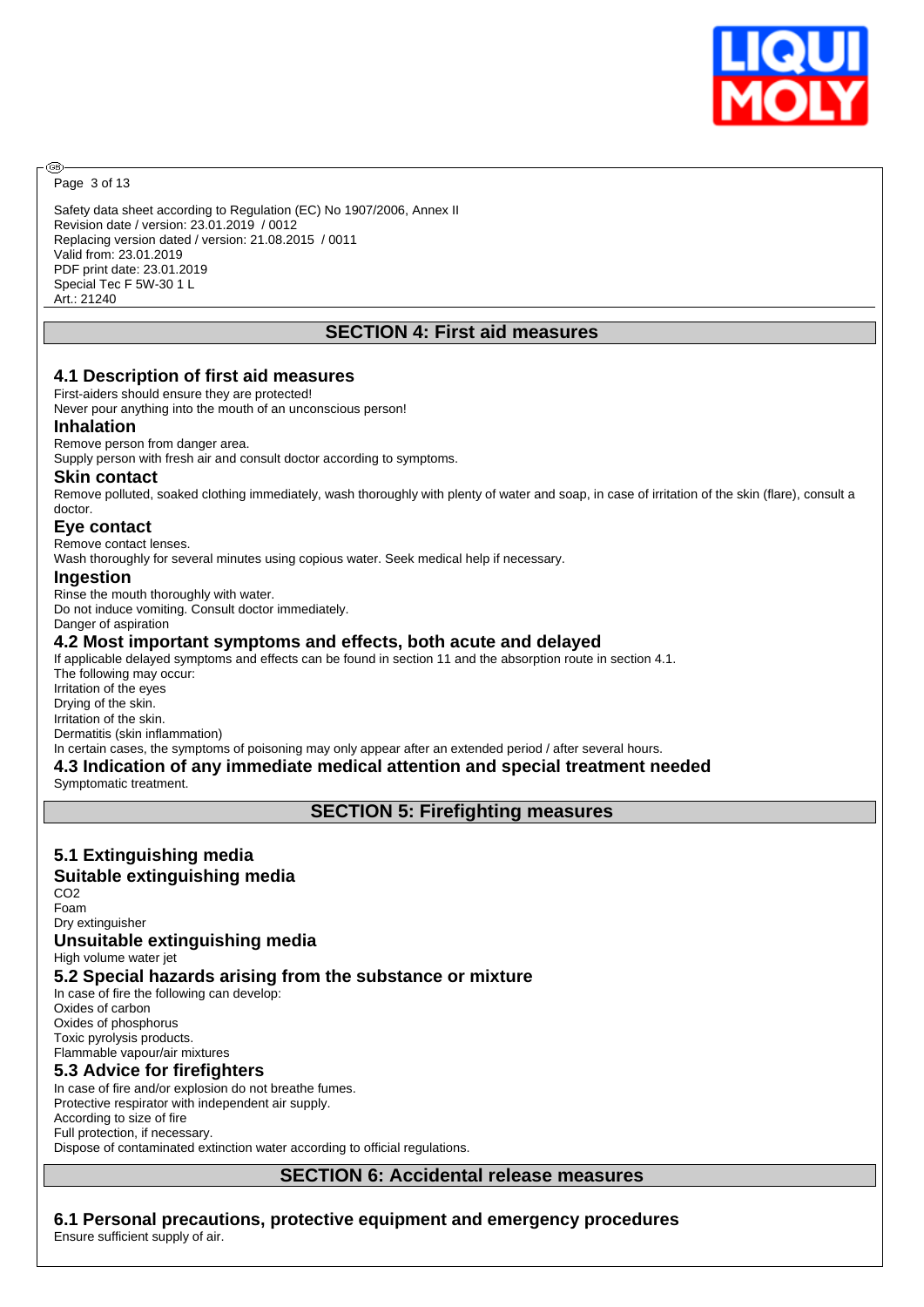

Safety data sheet according to Regulation (EC) No 1907/2006, Annex II Revision date / version: 23.01.2019 / 0012 Replacing version dated / version: 21.08.2015 / 0011 Valid from: 23.01.2019 PDF print date: 23.01.2019 Special Tec F 5W-30 1 L Art.: 21240 Page 4 of 13

Avoid contact with eyes or skin. If applicable, caution - risk of slipping.

അ

#### **6.2 Environmental precautions**

If leakage occurs, dam up.

Resolve leaks if this possible without risk.

Prevent from entering drainage system.

Prevent surface and ground-water infiltration, as well as ground penetration.

If accidental entry into drainage system occurs, inform responsible authorities.

#### **6.3 Methods and material for containment and cleaning up**

Soak up with absorbent material (e.g. universal binding agent, sand, diatomaceous earth, sawdust) and dispose of according to Section 13. Oil binder

#### **6.4 Reference to other sections**

For personal protective equipment see Section 8 and for disposal instructions see Section 13.

# **SECTION 7: Handling and storage**

In addition to information given in this section, relevant information can also be found in section 8 and 6.1.

# **7.1 Precautions for safe handling**

# **7.1.1 General recommendations**

Ensure good ventilation.

Avoid formation of oil mist. Keep away from sources of ignition - Do not smoke.

Do not heat to temperatures close to flash point.

Take measures against electrostatic charging, if appropriate.

Avoid contact with eyes.

Avoid long lasting or intensive contact with skin.

Do not carry cleaning cloths soaked in product in trouser pockets.

Eating, drinking, smoking, as well as food-storage, is prohibited in work-room.

Observe directions on label and instructions for use.

#### **7.1.2 Notes on general hygiene measures at the workplace**

General hygiene measures for the handling of chemicals are applicable.

Wash hands before breaks and at end of work.

Keep away from food, drink and animal feedingstuffs.

Remove contaminated clothing and protective equipment before entering areas in which food is consumed.

#### **7.2 Conditions for safe storage, including any incompatibilities**

#### Not to be stored in gangways or stair wells.

Store product closed and only in original packing. Impermeable floor. Protect against moisture and store closed. Do not store over 50°C.

# **7.3 Specific end use(s)**

No information available at present.

## **SECTION 8: Exposure controls/personal protection**

## **8.1 Control parameters**

| ⊛<br><b>Chemical Name</b><br>Oil mist, mineral |                                    |         | Content %: |
|------------------------------------------------|------------------------------------|---------|------------|
| WEL-TWA: 5 mg/m3 (Mineral oil, excluding metal | $WEL-STEL: ---$                    | $- - -$ |            |
| working fluids, ACGIH)                         |                                    |         |            |
| Monitoring procedures:                         | Draeger - Oil 10/a-P (67 28 371)   |         |            |
| $\blacksquare$                                 | Draeger - Oil Mist 1/a (67 33 031) |         |            |
| BMGV:<br>$---$                                 | Other information: ---             |         |            |
|                                                |                                    |         |            |
|                                                |                                    |         |            |

**Distillates (petroleum), hydrotreated heavy paraffinic**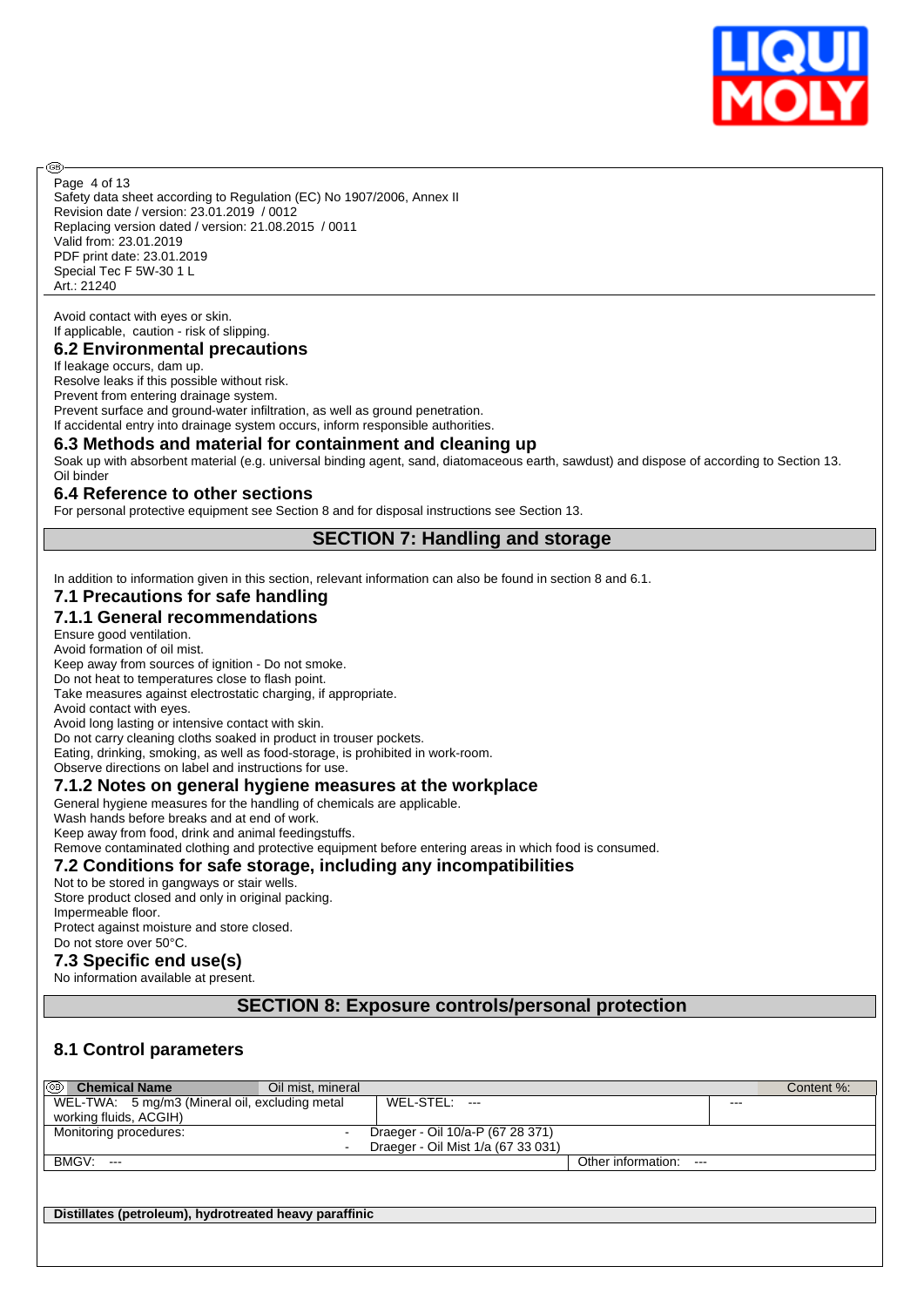

Safety data sheet according to Regulation (EC) No 1907/2006, Annex II Revision date / version: 23.01.2019 / 0012 Replacing version dated / version: 21.08.2015 / 0011 Valid from: 23.01.2019 PDF print date: 23.01.2019 Special Tec F 5W-30 1 L Art.: 21240 Page 5 of 13

൹

| Area of application | <b>Exposure route /</b><br><b>Environmental</b><br>compartment | <b>Effect on health</b>  | <b>Descriptor</b> | Value | Unit       | <b>Note</b> |
|---------------------|----------------------------------------------------------------|--------------------------|-------------------|-------|------------|-------------|
|                     | Environment - oral (animal                                     |                          | <b>PNEC</b>       | 9.33  | mg/kg feed |             |
|                     | feed)                                                          |                          |                   |       |            |             |
| Consumer            | Human - inhalation                                             | Long term, local effects | <b>DNEL</b>       | 1,2   | mg/m3      |             |
| Workers / employees | Human - inhalation                                             | Long term, local effects | DNEL              | 5,4   | mq/m3      |             |

| Bis(nonylphenyl)amine |                                                            |                                |                   |        |                     |             |
|-----------------------|------------------------------------------------------------|--------------------------------|-------------------|--------|---------------------|-------------|
| Area of application   | <b>Exposure route /</b><br>Environmental<br>compartment    | <b>Effect on health</b>        | <b>Descriptor</b> | Value  | <b>Unit</b>         | <b>Note</b> |
|                       | Environment - freshwater                                   |                                | <b>PNEC</b>       | 0,1    | mg/l                |             |
|                       | Environment - marine                                       |                                | <b>PNEC</b>       | 0,01   | mg/l                |             |
|                       | Environment - water,<br>sporadic (intermittent)<br>release |                                | <b>PNEC</b>       |        | mg/l                |             |
|                       | Environment - sewage<br>treatment plant                    |                                | PNEC              | 1      | mg/l                |             |
|                       | Environment - sediment.<br>freshwater                      |                                | <b>PNEC</b>       | 132000 | mg/kg dry<br>weight |             |
|                       | Environment - sediment,<br>marine                          |                                | <b>PNEC</b>       | 13200  | mg/kg dry<br>weight |             |
|                       | Environment - soil                                         |                                | <b>DNEL</b>       | 263000 | mg/kg dw            |             |
| Consumer              | Human - oral                                               | Long term, systemic<br>effects | <b>DNEL</b>       | 0,31   | mg/kg<br>bw/day     |             |
| Consumer              | Human - inhalation                                         | Long term, systemic<br>effects | <b>DNEL</b>       | 1,09   | mg/m3               |             |
| Consumer              | Human - dermal                                             | Long term, systemic<br>effects | <b>DNEL</b>       | 0,31   | mg/kg<br>bw/day     |             |
| Workers / employees   | Human - dermal                                             | Long term, systemic<br>effects | <b>DNEL</b>       | 0,62   | mg/kg<br>bw/day     |             |
| Workers / employees   | Human - inhalation                                         | Long term, systemic<br>effects | <b>DNEL</b>       | 4,37   | mg/m3               |             |

 WEL-TWA = Workplace Exposure Limit - Long-term exposure limit (8-hour TWA (= time weighted average) reference period) EH40. AGW = "Arbeitsplatzgrenzwert" (workplace limit value, Germany).

(8) = Inhalable fraction (2017/164/EU, 2017/2398/EU). (9) = Respirable fraction (2017/164/EU, 2017/2398/EU). | WEL-STEL = Workplace Exposure Limit - Short-term exposure limit (15-minute reference period).

(8) = Inhalable fraction (2017/164/EU, 2017/2398/EU). (9) = Respirable fraction (2017/164/EU, 2017/2398/EU). (10) = Short-term exposure limit value in relation to a reference period of 1 minute (2017/164/EU). | BMGV = Biological monitoring guidance value EH40. BGW = "Biologischer Grenzwert" (biological limit value, Germany) | Other information: Sen = Capable of causing occupational asthma. Sk = Can be absorbed through skin. Carc = Capable of causing cancer and/or heritable genetic damage.

\*\* = The exposure limit for this substance is repealed through the TRGS 900 (Germany) of January 2006 with the goal of revision.

# **8.2 Exposure controls 8.2.1 Appropriate engineering controls**

Ensure good ventilation. This can be achieved by local suction or general air extraction.

If this is insufficient to maintain the concentration under the WEL or AGW values, suitable breathing protection should be worn. Applies only if maximum permissible exposure values are listed here.

Suitable assessment methods for reviewing the effectiveness of protection measures adopted include metrological and non-metrological investigative techniques.

These are specified by e.g. BS EN 14042.

BS EN 14042 "Workplace atmospheres. Guide for the application and use of procedures for the assessment of exposure to chemical and biological agents".

#### **8.2.2 Individual protection measures, such as personal protective equipment**

General hygiene measures for the handling of chemicals are applicable.

Wash hands before breaks and at end of work.

Keep away from food, drink and animal feedingstuffs.

Remove contaminated clothing and protective equipment before entering areas in which food is consumed.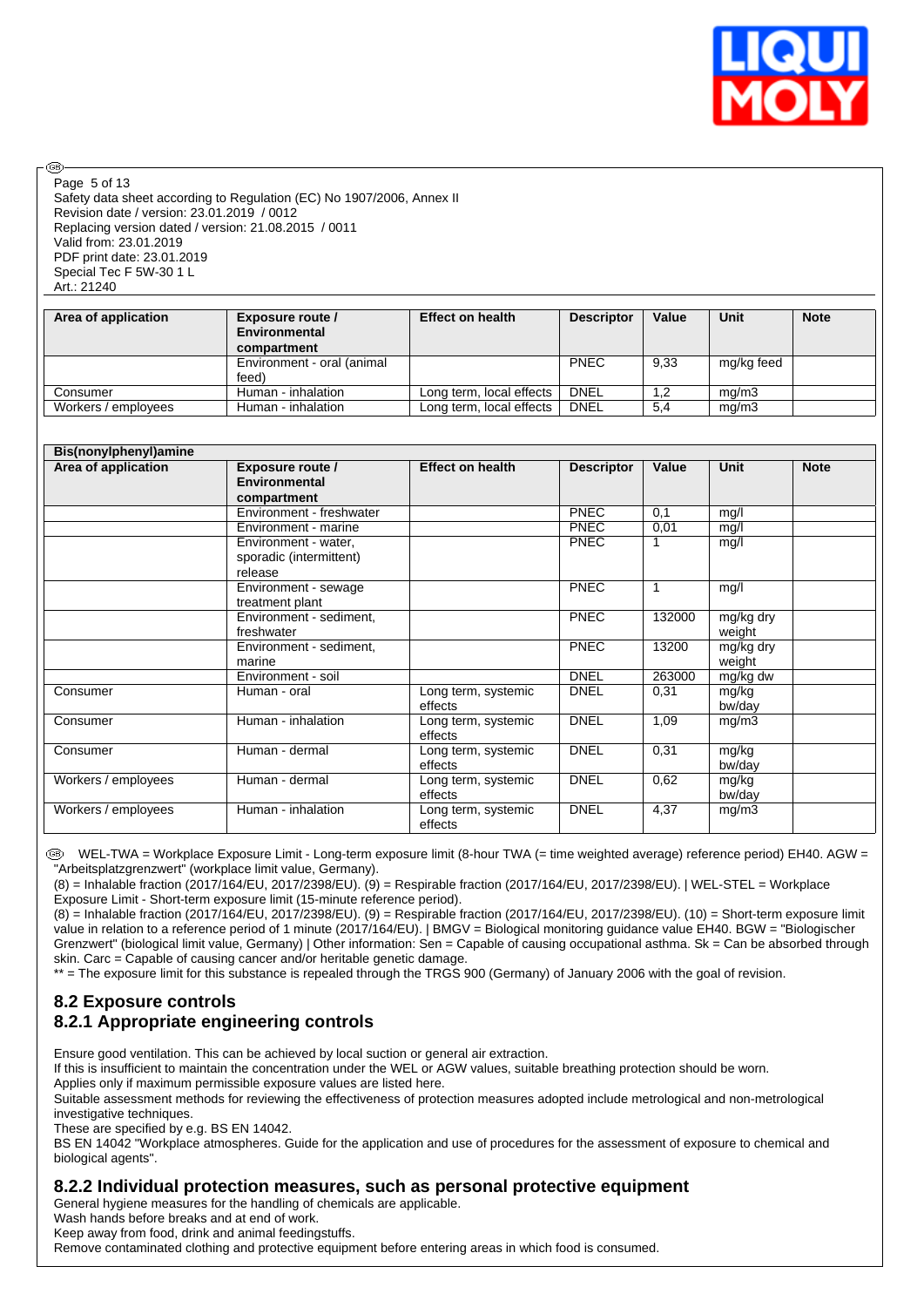

Safety data sheet according to Regulation (EC) No 1907/2006, Annex II Revision date / version: 23.01.2019 / 0012 Replacing version dated / version: 21.08.2015 / 0011 Valid from: 23.01.2019 PDF print date: 23.01.2019 Special Tec F 5W-30 1 L Art.: 21240 Page 6 of 13

Eye/face protection: Tight fitting protective goggles with side protection (EN 166).

Skin protection - Hand protection: Protective gloves, oil resistant (EN 374) If applicable Protective nitrile gloves (EN 374) Protective gloves made of polyvinyl alcohol (EN 374) Protective Viton® / fluoroelastomer gloves (EN 374) Minimum layer thickness in mm: 0,5 Permeation time (penetration time) in minutes: 480

The breakthrough times determined in accordance with EN 16523-1 were not obtained under practical conditions. The recommended maximum wearing time is 50% of breakthrough time. Protective hand cream recommended.

Skin protection - Other: Protective working garments (e.g. safety shoes EN ISO 20345, long-sleeved protective working garments).

Respiratory protection: Normally not necessary. With oil mist formation: Filter A2 P2 (EN 14387), code colour brown, white Observe wearing time limitations for respiratory protection equipment.

Thermal hazards: Not applicable

അ

Additional information on hand protection - No tests have been performed.

In the case of mixtures, the selection has been made according to the knowledge available and the information about the contents. Selection of materials derived from glove manufacturer's indications.

Final selection of glove material must be made taking the breakthrough times, permeation rates and degradation into account.

Selection of a suitable glove depends not only on the material but also on other quality characteristics and varies from manufacturer to manufacturer.

In the case of mixtures, the resistance of glove materials cannot be predicted and must therefore be tested before use. The exact breakthrough time of the glove material can be requested from the protective glove manufacturer and must be observed.

# **8.2.3 Environmental exposure controls**

No information available at present.

# **SECTION 9: Physical and chemical properties**

## **9.1 Information on basic physical and chemical properties**

| Physical state:                          | Liquid         |
|------------------------------------------|----------------|
| Colour:                                  | <b>Brown</b>   |
| Odour:                                   | Characteristic |
| Odour threshold:                         | Not determined |
| pH-value:                                | Not determined |
| Melting point/freezing point:            | Not determined |
| Initial boiling point and boiling range: | Not determined |
| Flash point:                             | 230 °C         |
| Evaporation rate:                        | Not determined |
| Flammability (solid, gas):               | Not determined |
| Lower explosive limit:                   | Not determined |
| Upper explosive limit:                   | Not determined |
| Vapour pressure:                         | Not determined |
| Vapour density (air $= 1$ ):             | Not determined |
| Density:                                 | $0.855$ g/ml   |
| Bulk density:                            | n.a.           |
| Solubility(ies):                         | Not determined |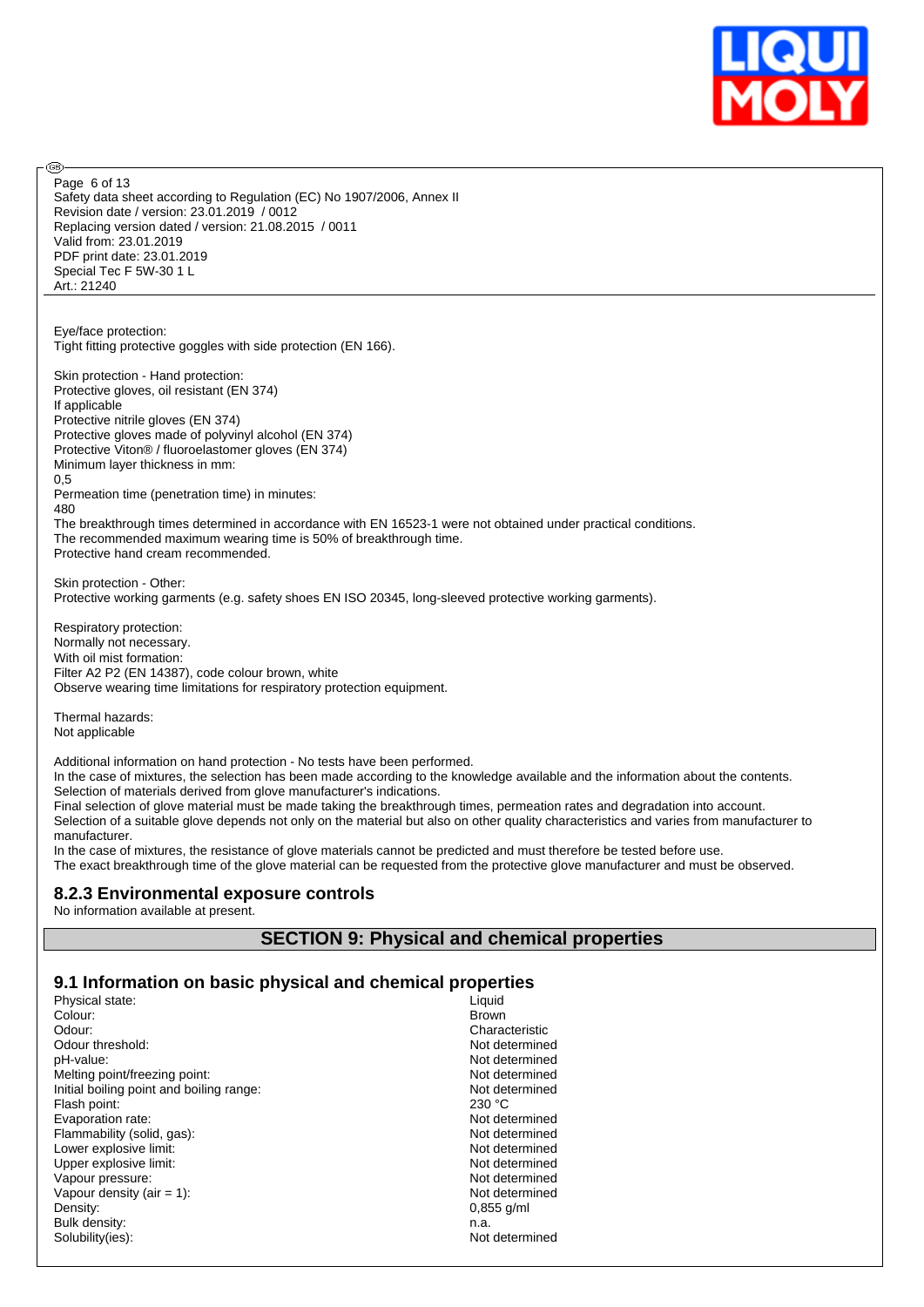

® Page 7 of 13

Safety data sheet according to Regulation (EC) No 1907/2006, Annex II Revision date / version: 23.01.2019 / 0012 Replacing version dated / version: 21.08.2015 / 0011 Valid from: 23.01.2019 PDF print date: 23.01.2019 Special Tec F 5W-30 1 L Art.: 21240

Water solubility:<br>
Partition coefficient (n-octanol/water):<br>
Partition coefficient (n-octanol/water):<br>
Partition coefficient (n-octanol/water): Partition coefficient (n-octanol/water):<br>
Auto-ignition temperature: Not determined<br>
Not determined Auto-ignition temperature: Decomposition temperature: Not determined<br>Viscosity: 65,5 mm2/s (40 Viscosity:<br>
Explosive properties:<br>
Explosive properties:<br>
Product is not explo Oxidising properties:

# **9.2 Other information**

Fat solubility / solvent:<br>
Conductivity:<br>
Conductivity:<br>
Not determined Conductivity: Not determined<br>Surface tension: Not determined<br>Not determined Surface tension: Not determined<br>Solvents content: Not determined<br>Not determined Solvents content:

56,5 mm2/s (40°C) Product is not explosive.<br>No

Not determined<br>Not determined

# **SECTION 10: Stability and reactivity**

## **10.1 Reactivity**

The product has not been tested. **10.2 Chemical stability** Stable with proper storage and handling. **10.3 Possibility of hazardous reactions** No dangerous reactions are known. **10.4 Conditions to avoid** See also section 7.

Open flame, ignition sources Protect from humidity.

#### **10.5 Incompatible materials**

See also section 7. Avoid contact with strong oxidizing agents.

**10.6 Hazardous decomposition products**

#### See also section 5.2

No decomposition when used as directed.

## **SECTION 11: Toxicological information**

## **11.1 Information on toxicological effects**

Possibly more information on health effects, see Section 2.1 (classification).

| Special Tec F 5W-30 1 L          |                 |       |      |          |                    |              |
|----------------------------------|-----------------|-------|------|----------|--------------------|--------------|
| Art.: 21240                      |                 |       |      |          |                    |              |
| <b>Toxicity / effect</b>         | <b>Endpoint</b> | Value | Unit | Organism | <b>Test method</b> | <b>Notes</b> |
| Acute toxicity, by oral route:   |                 |       |      |          |                    | n.d.a.       |
| Acute toxicity, by dermal route: |                 |       |      |          |                    | n.d.a.       |
| Acute toxicity, by inhalation:   |                 |       |      |          |                    | n.d.a.       |
| Skin corrosion/irritation:       |                 |       |      |          |                    | n.d.a.       |
| Serious eye damage/irritation:   |                 |       |      |          |                    | n.d.a.       |
| Respiratory or skin              |                 |       |      |          |                    | n.d.a.       |
| sensitisation:                   |                 |       |      |          |                    |              |
| Germ cell mutagenicity:          |                 |       |      |          |                    | n.d.a.       |
| Carcinogenicity:                 |                 |       |      |          |                    | n.d.a.       |
| Reproductive toxicity:           |                 |       |      |          |                    | n.d.a.       |
| Specific target organ toxicity - |                 |       |      |          |                    | n.d.a.       |
| single exposure (STOT-SE):       |                 |       |      |          |                    |              |
| Specific target organ toxicity - |                 |       |      |          |                    | n.d.a.       |
| repeated exposure (STOT-RE):     |                 |       |      |          |                    |              |
| Aspiration hazard:               |                 |       |      |          |                    | n.d.a.       |
| Symptoms:                        |                 |       |      |          |                    | n.d.a.       |
|                                  |                 |       |      |          |                    |              |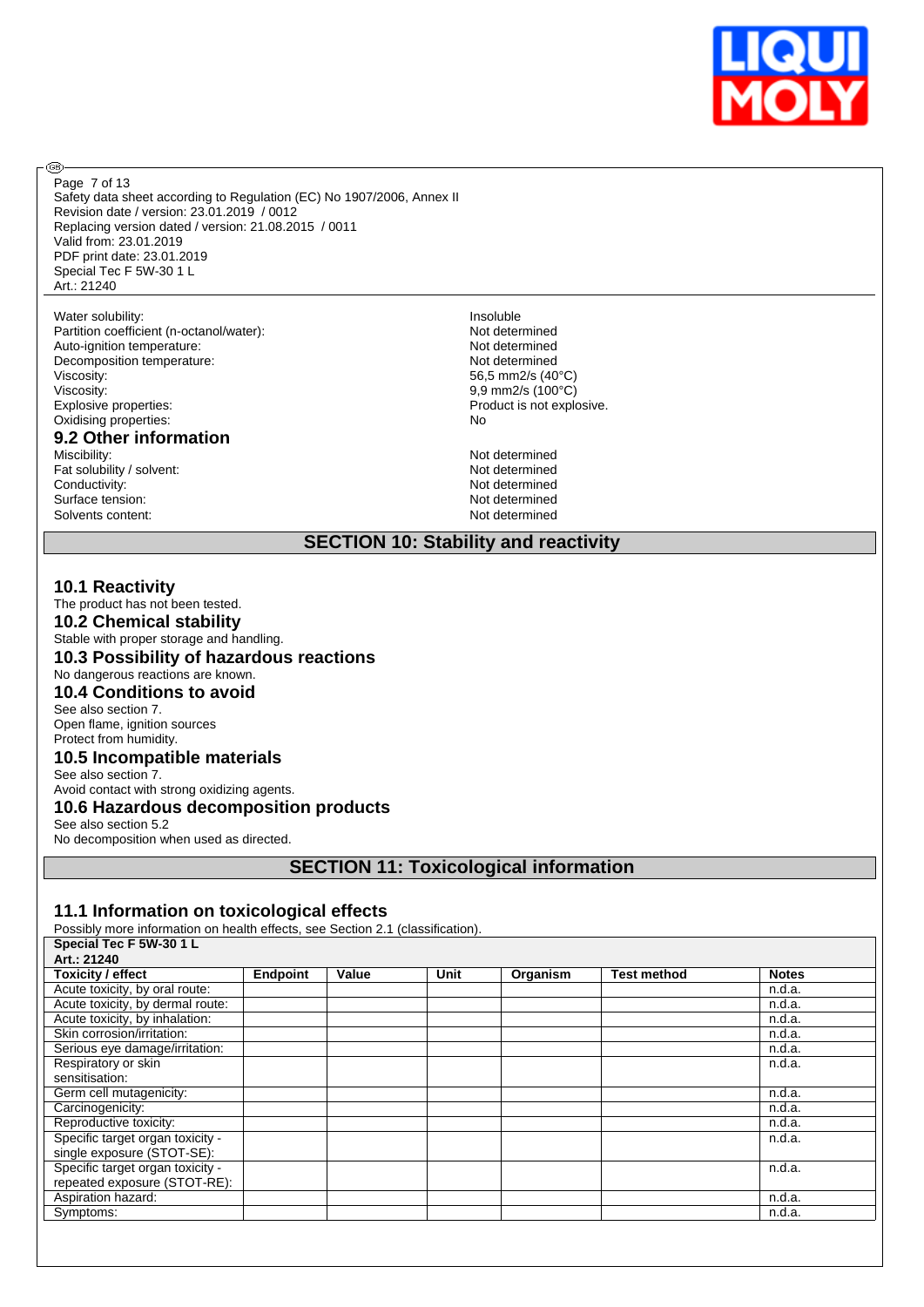

| Page 8 of 13<br>Safety data sheet according to Regulation (EC) No 1907/2006, Annex II<br>Revision date / version: 23.01.2019 / 0012<br>Replacing version dated / version: 21.08.2015 / 0011<br>Valid from: 23.01.2019<br>PDF print date: 23.01.2019 |                 |       |               |                           |                                                                   |                                                                             |
|-----------------------------------------------------------------------------------------------------------------------------------------------------------------------------------------------------------------------------------------------------|-----------------|-------|---------------|---------------------------|-------------------------------------------------------------------|-----------------------------------------------------------------------------|
| Special Tec F 5W-30 1 L<br>Art.: 21240                                                                                                                                                                                                              |                 |       |               |                           |                                                                   |                                                                             |
| Other information:                                                                                                                                                                                                                                  |                 |       |               |                           |                                                                   | Classification                                                              |
|                                                                                                                                                                                                                                                     |                 |       |               |                           |                                                                   | according to<br>calculation<br>procedure.                                   |
|                                                                                                                                                                                                                                                     |                 |       |               |                           |                                                                   |                                                                             |
| Distillates (petroleum), hydrotreated heavy paraffinic<br><b>Toxicity / effect</b>                                                                                                                                                                  | <b>Endpoint</b> | Value | Unit          | Organism                  | <b>Test method</b>                                                | <b>Notes</b>                                                                |
| Acute toxicity, by oral route:                                                                                                                                                                                                                      | LD50            | >5000 | mg/kg         | Rat                       | OECD 401 (Acute Oral<br>Toxicity)                                 | Analogous<br>conclusion                                                     |
| Acute toxicity, by dermal route:                                                                                                                                                                                                                    | LD50            | >2000 | mg/kg         | Rabbit                    | OECD 402 (Acute<br>Dermal Toxicity)                               | Analogous<br>conclusion                                                     |
| Acute toxicity, by inhalation:                                                                                                                                                                                                                      | <b>LC50</b>     | >5,53 | mg/l/4h       | Rat                       | OECD 403 (Acute<br>Inhalation Toxicity)                           | Aerosol,<br>Analogous<br>conclusion                                         |
| Skin corrosion/irritation:                                                                                                                                                                                                                          |                 |       |               | Rabbit                    |                                                                   | Not irritant                                                                |
| Skin corrosion/irritation:                                                                                                                                                                                                                          |                 |       |               |                           |                                                                   | Mild irritant,<br>Analogous<br>conclusion                                   |
| Serious eye damage/irritation:                                                                                                                                                                                                                      |                 |       |               | Rabbit                    | OECD 405 (Acute Eye<br>Irritation/Corrosion)                      | Not irritant                                                                |
| Respiratory or skin<br>sensitisation:                                                                                                                                                                                                               |                 |       |               | Guinea pig                | OECD 406 (Skin<br>Sensitisation)                                  | No (skin contact)                                                           |
| Germ cell mutagenicity:                                                                                                                                                                                                                             |                 |       |               |                           | OECD 473 (In Vitro<br>Mammalian<br>Chromosome                     | Negative                                                                    |
| Carcinogenicity:                                                                                                                                                                                                                                    |                 |       |               | Mouse                     | <b>Aberration Test)</b><br>OECD <sub>451</sub>                    | Negative                                                                    |
| Aspiration hazard:                                                                                                                                                                                                                                  |                 |       |               |                           | (Carcinogenicity Studies)                                         | <b>Yes</b>                                                                  |
| Symptoms:                                                                                                                                                                                                                                           |                 |       |               |                           |                                                                   | coughing,<br>respiratory<br>distress, nausea<br>and vomiting.,<br>diarrhoea |
| <b>Baseoil - unspecified</b>                                                                                                                                                                                                                        |                 |       |               |                           |                                                                   |                                                                             |
| <b>Toxicity / effect</b>                                                                                                                                                                                                                            | <b>Endpoint</b> | Value | Unit          | Organism                  | <b>Test method</b>                                                | <b>Notes</b>                                                                |
| Respiratory or skin<br>sensitisation:                                                                                                                                                                                                               |                 |       |               |                           |                                                                   | Not sensitizising                                                           |
| Aspiration hazard:                                                                                                                                                                                                                                  |                 |       |               |                           |                                                                   | Yes                                                                         |
| Bis(nonylphenyl)amine                                                                                                                                                                                                                               |                 |       |               |                           |                                                                   |                                                                             |
| <b>Toxicity / effect</b>                                                                                                                                                                                                                            | <b>Endpoint</b> | Value | Unit          | Organism                  | <b>Test method</b>                                                | <b>Notes</b>                                                                |
| Acute toxicity, by oral route:                                                                                                                                                                                                                      | LD50            | >5000 | mg/kg         | Rat                       | OECD 401 (Acute Oral<br>Toxicity)                                 |                                                                             |
| Acute toxicity, by dermal route:                                                                                                                                                                                                                    | LD50            | >2000 | mg/kg         | Rabbit                    | OECD 402 (Acute<br>Dermal Toxicity)                               |                                                                             |
| Skin corrosion/irritation:                                                                                                                                                                                                                          |                 |       |               | Rabbit                    | OECD 404 (Acute<br>Dermal<br>Irritation/Corrosion)                | Not irritant                                                                |
| Serious eye damage/irritation:                                                                                                                                                                                                                      |                 |       |               | Rabbit                    | OECD 405 (Acute Eye<br>Irritation/Corrosion)                      | Not irritant                                                                |
| Respiratory or skin<br>sensitisation:                                                                                                                                                                                                               |                 |       |               | Guinea pig                | OECD 406 (Skin<br>Sensitisation)                                  | Not sensitizising                                                           |
| Germ cell mutagenicity:                                                                                                                                                                                                                             |                 |       |               | Salmonella<br>typhimurium | OECD 471 (Bacterial<br><b>Reverse Mutation Test)</b>              | Negative,<br>Analogous<br>conclusion                                        |
| Germ cell mutagenicity:                                                                                                                                                                                                                             |                 |       |               | Mouse                     | OECD 478 (Genetic<br>Toxicology - Rodent<br>dominant Lethal Test) | Negative,<br>Analogous<br>conclusion                                        |
| Reproductive toxicity<br>(Developmental toxicity):                                                                                                                                                                                                  | <b>NOAEL</b>    | 150   | mg/kg<br>bw/d | Rat                       | OECD 414 (Prenatal<br><b>Developmental Toxicity</b><br>Study)     | Negative                                                                    |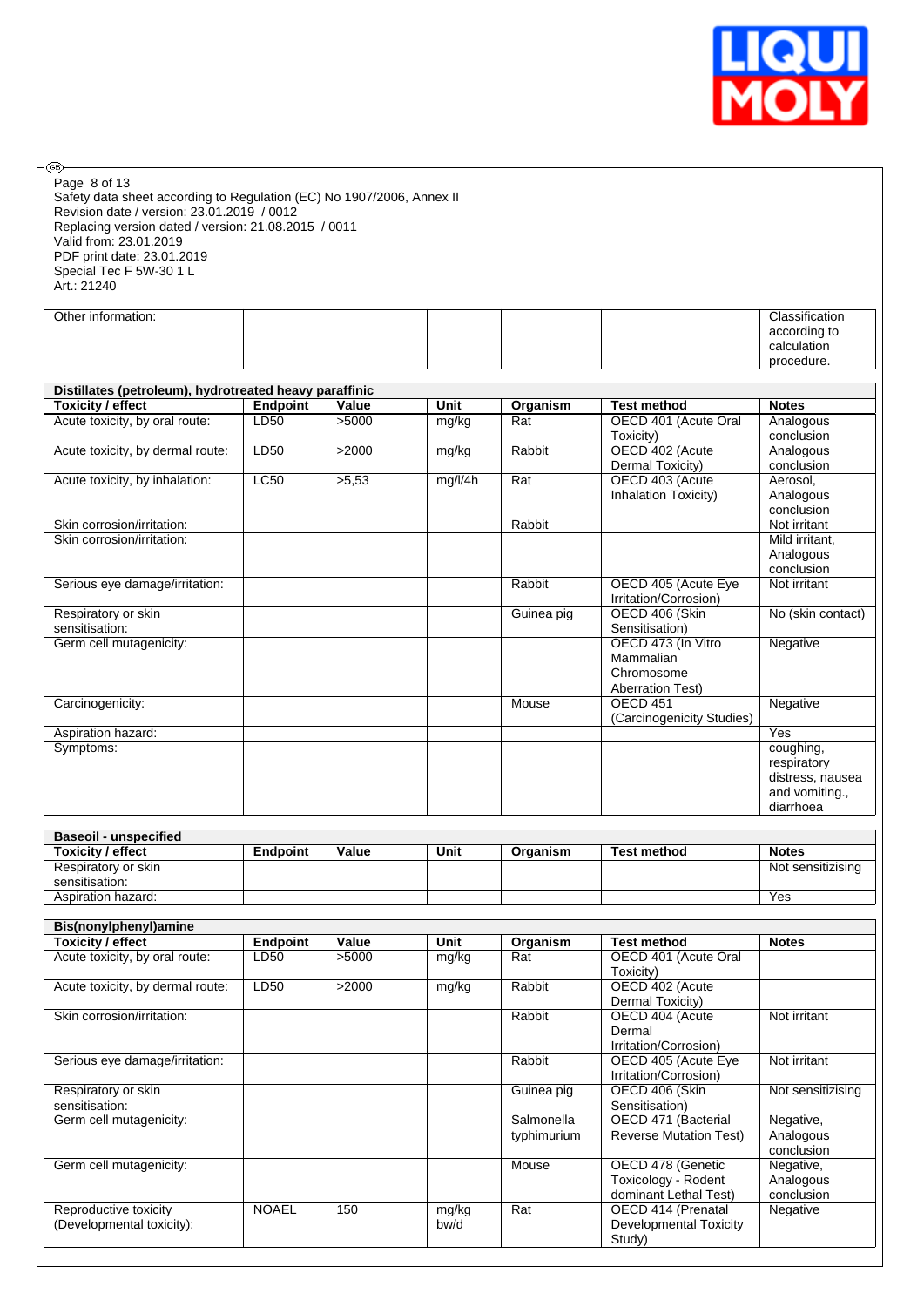

| @-                                                                                                 |                          |             |                 |               |                                           |                                       |                                     |
|----------------------------------------------------------------------------------------------------|--------------------------|-------------|-----------------|---------------|-------------------------------------------|---------------------------------------|-------------------------------------|
| Page 9 of 13<br>Safety data sheet according to Regulation (EC) No 1907/2006, Annex II              |                          |             |                 |               |                                           |                                       |                                     |
| Revision date / version: 23.01.2019 / 0012<br>Replacing version dated / version: 21.08.2015 / 0011 |                          |             |                 |               |                                           |                                       |                                     |
| Valid from: 23.01.2019                                                                             |                          |             |                 |               |                                           |                                       |                                     |
| PDF print date: 23.01.2019                                                                         |                          |             |                 |               |                                           |                                       |                                     |
| Special Tec F 5W-30 1 L                                                                            |                          |             |                 |               |                                           |                                       |                                     |
| Art.: 21240                                                                                        |                          |             |                 |               |                                           |                                       |                                     |
|                                                                                                    |                          |             |                 |               |                                           |                                       |                                     |
| Specific target organ toxicity -<br>repeated exposure (STOT-RE),                                   | <b>NOAEL</b>             | < 100       |                 | mg/kg<br>bw/d | Rat                                       | OECD 408 (Repeated                    |                                     |
| oral:                                                                                              |                          |             |                 |               |                                           | Dose 90-Day Oral<br>Toxicity Study in |                                     |
|                                                                                                    |                          |             |                 |               |                                           | Rodents)                              |                                     |
|                                                                                                    |                          |             |                 |               |                                           |                                       |                                     |
|                                                                                                    |                          |             |                 |               |                                           |                                       |                                     |
|                                                                                                    |                          |             |                 |               | <b>SECTION 12: Ecological information</b> |                                       |                                     |
|                                                                                                    |                          |             |                 |               |                                           |                                       |                                     |
| Possibly more information on environmental effects, see Section 2.1 (classification).              |                          |             |                 |               |                                           |                                       |                                     |
| Special Tec F 5W-30 1 L                                                                            |                          |             |                 |               |                                           |                                       |                                     |
| Art.: 21240                                                                                        |                          |             |                 |               |                                           |                                       |                                     |
| <b>Toxicity / effect</b>                                                                           | Endpoint                 | <b>Time</b> | Value           | Unit          | Organism                                  | <b>Test method</b>                    | <b>Notes</b>                        |
| 12.1. Toxicity to fish:                                                                            |                          |             |                 |               |                                           |                                       | n.d.a.                              |
| 12.1. Toxicity to daphnia:                                                                         |                          |             |                 |               |                                           |                                       | n.d.a.                              |
| 12.1. Toxicity to algae:                                                                           |                          |             |                 |               |                                           |                                       | n.d.a.                              |
| 12.2. Persistence and<br>degradability:                                                            |                          |             |                 |               |                                           |                                       | Isolate as much<br>as possible with |
|                                                                                                    |                          |             |                 |               |                                           |                                       | an oil separator.                   |
| 12.3. Bioaccumulative                                                                              |                          |             |                 |               |                                           |                                       | n.d.a.                              |
| potential:                                                                                         |                          |             |                 |               |                                           |                                       |                                     |
| 12.4. Mobility in soil:                                                                            |                          |             |                 |               |                                           |                                       | n.d.a.                              |
| 12.5. Results of PBT                                                                               |                          |             |                 |               |                                           |                                       | n.d.a.                              |
| and vPvB assessment                                                                                |                          |             |                 |               |                                           |                                       |                                     |
| 12.6. Other adverse                                                                                |                          |             |                 |               |                                           |                                       | n.d.a.                              |
| effects:<br>Other information:                                                                     |                          |             |                 |               |                                           |                                       | According to the                    |
|                                                                                                    |                          |             |                 |               |                                           |                                       | recipe, contains                    |
|                                                                                                    |                          |             |                 |               |                                           |                                       | no AOX.                             |
|                                                                                                    |                          |             |                 |               |                                           |                                       |                                     |
| Distillates (petroleum), hydrotreated heavy paraffinic                                             |                          |             |                 |               |                                           |                                       |                                     |
| <b>Toxicity / effect</b>                                                                           | Endpoint                 | <b>Time</b> | Value           | Unit          | Organism                                  | <b>Test method</b>                    | <b>Notes</b>                        |
| 12.1. Toxicity to daphnia:                                                                         | <b>EL50</b>              | 48h         | 10000           | mq/l          | Daphnia magna                             | <b>OECD 202</b>                       |                                     |
|                                                                                                    |                          |             |                 |               |                                           | (Daphnia sp.                          |                                     |
|                                                                                                    |                          |             |                 |               |                                           | Acute<br>Immobilisation               |                                     |
|                                                                                                    |                          |             |                 |               |                                           | Test)                                 |                                     |
| 12.1. Toxicity to fish:                                                                            | NOEC/NOEL                | 96h         | $>100$          | mg/l          | Pimephales                                | OECD 203 (Fish,                       |                                     |
|                                                                                                    |                          |             |                 |               | promelas                                  | <b>Acute Toxicity</b>                 |                                     |
|                                                                                                    |                          |             |                 |               |                                           | Test)                                 |                                     |
| 12.1. Toxicity to daphnia:                                                                         | <b>LL50</b>              | 96h         | >10000          | mg/l          |                                           | <b>OECD 202</b>                       |                                     |
|                                                                                                    |                          |             |                 |               |                                           | (Daphnia sp.                          |                                     |
|                                                                                                    |                          |             |                 |               |                                           | Acute                                 |                                     |
|                                                                                                    |                          |             |                 |               |                                           | Immobilisation<br>Test)               |                                     |
| 12.1. Toxicity to daphnia:                                                                         | NOEC/NOEL                | 21d         | 10              | mg/l          | Daphnia magna                             |                                       |                                     |
| 12.1. Toxicity to algae:                                                                           | NOEC/NOEL                | 72h         | $>=100$         | mg/l          | Pseudokirchneriell                        | OECD 201 (Alga,                       |                                     |
|                                                                                                    |                          |             |                 |               | a subcapitata                             | Growth Inhibition                     |                                     |
|                                                                                                    |                          |             |                 |               |                                           | Test)                                 |                                     |
| 12.2. Persistence and                                                                              |                          | 28d         | $\overline{31}$ | $\frac{9}{6}$ |                                           | <b>OECD 301 F</b>                     | Not readily                         |
| degradability:                                                                                     |                          |             |                 |               |                                           | (Ready                                | biodegradable                       |
|                                                                                                    |                          |             |                 |               |                                           | Biodegradability -<br>Manometric      |                                     |
|                                                                                                    |                          |             |                 |               |                                           | <b>Respirometry Test)</b>             |                                     |
| Water solubility:                                                                                  |                          |             |                 |               |                                           |                                       | Insoluble                           |
|                                                                                                    |                          |             |                 |               |                                           |                                       |                                     |
| <b>Baseoil - unspecified</b>                                                                       |                          |             |                 |               |                                           |                                       |                                     |
| <b>Toxicity / effect</b>                                                                           | <b>Endpoint</b>          | <b>Time</b> | Value           | Unit          | Organism                                  | <b>Test method</b>                    | <b>Notes</b>                        |
| 12.1. Toxicity to fish:                                                                            | <b>LC50</b>              | 96h         | >100            | mg/l          | Pimephales                                |                                       |                                     |
|                                                                                                    |                          |             |                 |               | promelas                                  |                                       |                                     |
| 12.1. Toxicity to daphnia:<br>12.1. Toxicity to daphnia:                                           | <b>EC50</b><br>NOEC/NOEL | 48h<br>21d  | >10000<br>>10   | mg/l          | Daphnia magna<br>Daphnia magna            |                                       |                                     |
| 12.1. Toxicity to algae:                                                                           | <b>EC50</b>              | 72h         | $>100$          | mg/l<br>mg/l  | Scenedesmus                               |                                       |                                     |
|                                                                                                    |                          |             |                 |               | quadricauda                               |                                       |                                     |
|                                                                                                    |                          |             |                 |               |                                           |                                       |                                     |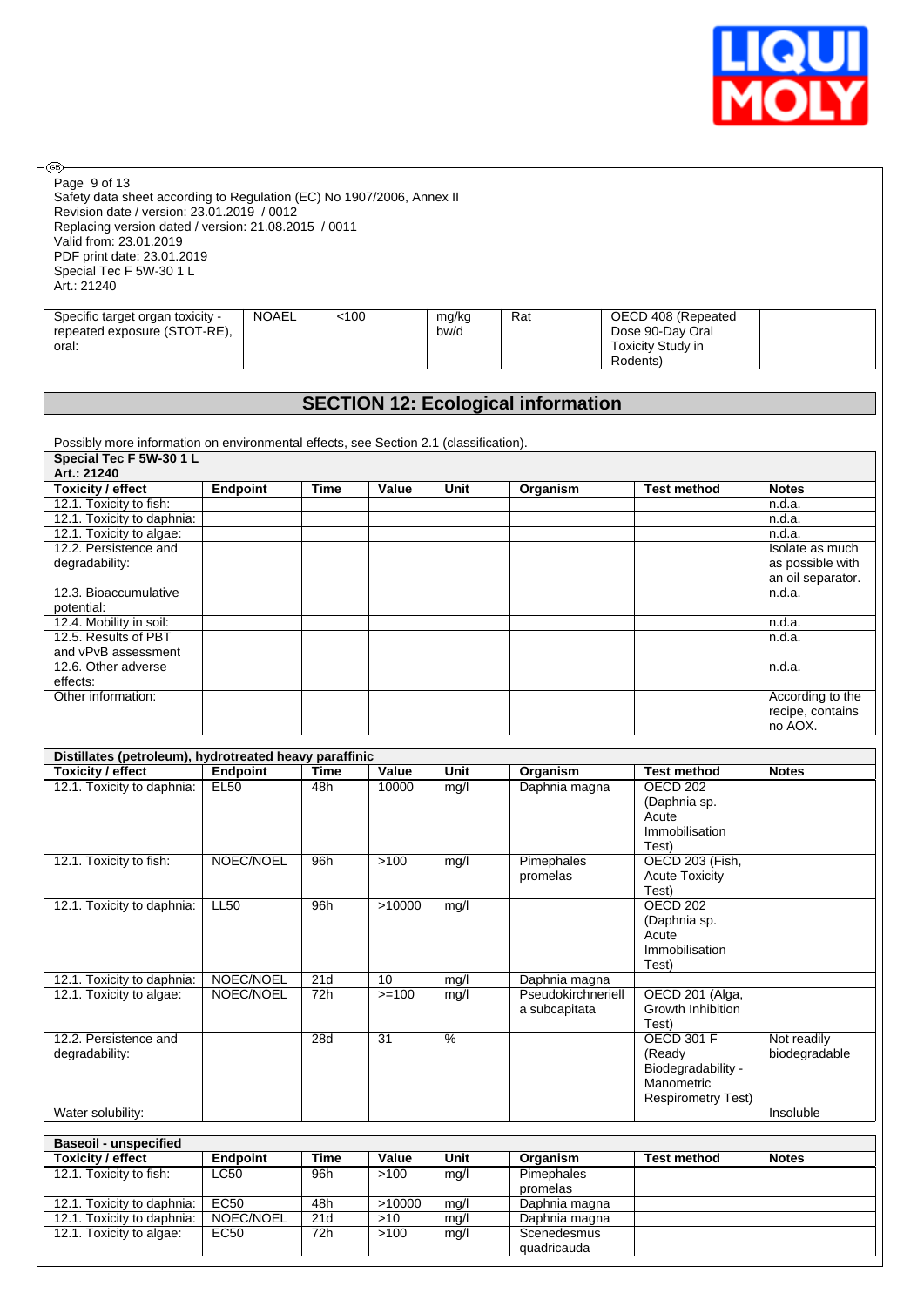

Safety data sheet according to Regulation (EC) No 1907/2006, Annex II Revision date / version: 23.01.2019 / 0012 Replacing version dated / version: 21.08.2015 / 0011 Valid from: 23.01.2019 PDF print date: 23.01.2019 Special Tec F 5W-30 1 L Art.: 21240 Page 10 of 13

| 12.2. Persistence and<br>degradability: | 28d | $\sim$<br>. ب | % | <b>OECD 301 B</b><br>(Readv<br>Biodegradability -<br>Co <sub>2</sub> Evolution | Not readily<br>biodegradable |
|-----------------------------------------|-----|---------------|---|--------------------------------------------------------------------------------|------------------------------|
|                                         |     |               |   |                                                                                |                              |
|                                         |     |               |   | $\tau_{\mathsf{est}}$                                                          |                              |

| Bis(nonylphenyl)amine                   |                 |      |       |               |                                     |                                                                                         |                                            |  |
|-----------------------------------------|-----------------|------|-------|---------------|-------------------------------------|-----------------------------------------------------------------------------------------|--------------------------------------------|--|
| Toxicity / effect                       | <b>Endpoint</b> | Time | Value | <b>Unit</b>   | Organism                            | <b>Test method</b>                                                                      | <b>Notes</b>                               |  |
| 12.1. Toxicity to fish:                 | LC50            | 96h  | >100  | mg/l          | Brachydanio rerio                   | OECD 203 (Fish,<br><b>Acute Toxicity</b><br>Test)                                       |                                            |  |
| 12.1. Toxicity to daphnia:              | <b>EC50</b>     | 48h  | >100  | mg/l          | Daphnia magna                       | OECD 202<br>(Daphnia sp.<br>Acute<br>Immobilisation<br>Test)                            |                                            |  |
| 12.1. Toxicity to algae:                | <b>EC50</b>     | 72h  | 600   | mg/l          | Pseudokirchneriell<br>a subcapitata | OECD 201 (Alga,<br>Growth Inhibition<br>Test)                                           |                                            |  |
| 12.2. Persistence and<br>degradability: |                 | 28d  | 1     | $\frac{0}{0}$ |                                     | <b>OECD 301 B</b><br>(Ready<br>Biodegradability -<br>Co <sub>2</sub> Evolution<br>Test) | Not readily<br>biodegradable               |  |
| 12.3. Bioaccumulative<br>potential:     | Log Pow         |      | >7,6  |               |                                     |                                                                                         | Concentration in<br>organisms<br>possible. |  |

# **SECTION 13: Disposal considerations**

# **13.1 Waste treatment methods**

# **For the substance / mixture / residual amounts**

Soaked polluted cloths, paper or other organic materials represent a fire hazard and should be controlled, collected and disposed of. EC disposal code no.:

The waste codes are recommendations based on the scheduled use of this product.

Owing to the user's specific conditions for use and disposal, other waste codes may be

allocated under certain circumstances. (2014/955/EU)

13 02 05 mineral-based non-chlorinated engine, gear and lubricating oils

Recommendation:

**®** 

Sewage disposal shall be discouraged.

Pay attention to local and national official regulations.

E.g. dispose at suitable refuse site.

E.g. suitable incineration plant.

#### **For contaminated packing material**

Pay attention to local and national official regulations.

Empty container completely.

Uncontaminated packaging can be recycled.

Dispose of packaging that cannot be cleaned in the same manner as the substance.

# **SECTION 14: Transport information**

| <b>General statements</b><br>14.1. UN number:<br>Transport by road/by rail (ADR/RID)<br>14.2. UN proper shipping name: | n.a. |  |
|------------------------------------------------------------------------------------------------------------------------|------|--|
| 14.3. Transport hazard class(es):                                                                                      | n.a. |  |
| 14.4. Packing group:                                                                                                   | n.a. |  |
| Classification code:                                                                                                   | n.a. |  |
| LQ:                                                                                                                    | n.a. |  |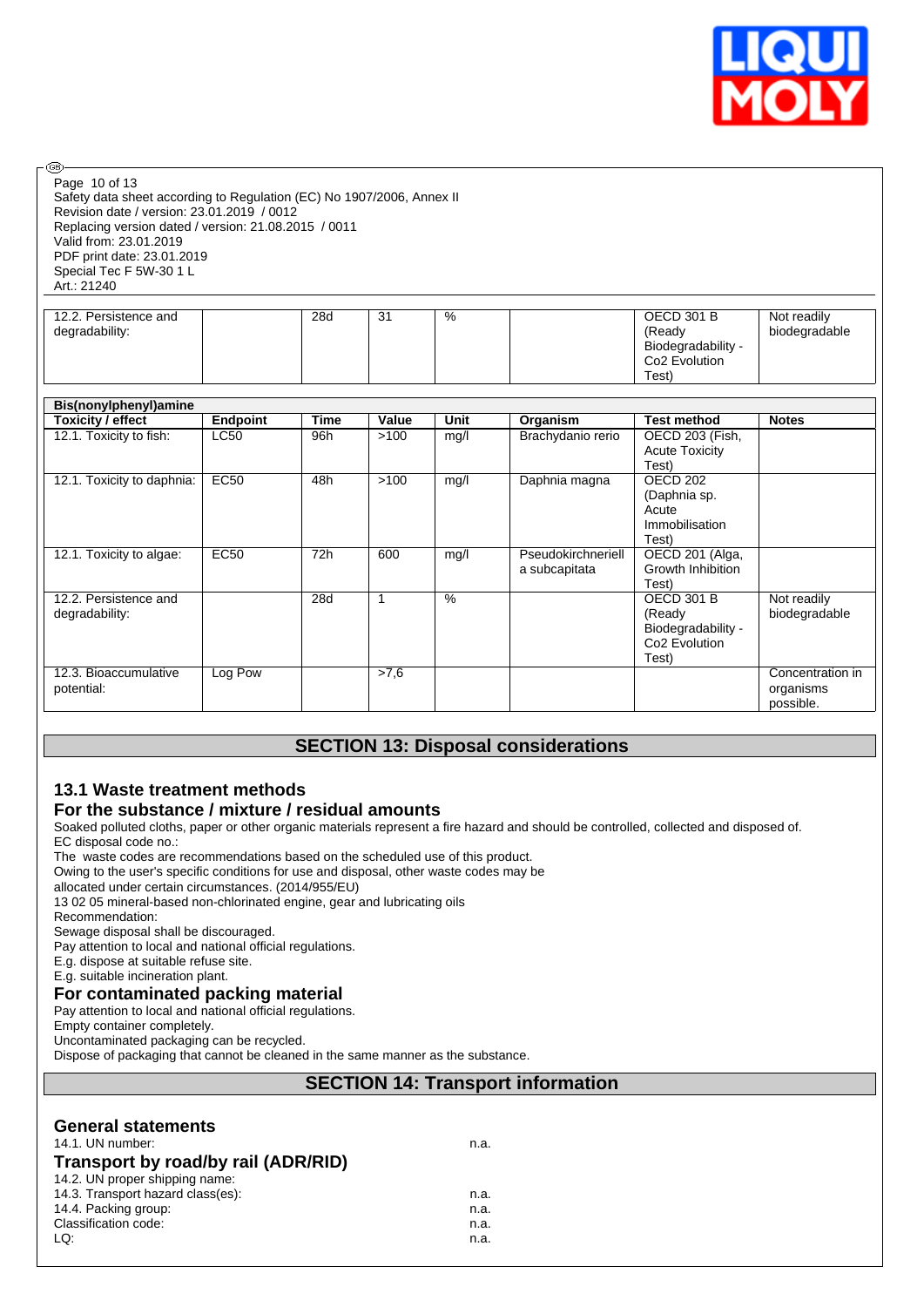

അ Page 11 of 13Safety data sheet according to Regulation (EC) No 1907/2006, Annex II Revision date / version: 23.01.2019 / 0012 Replacing version dated / version: 21.08.2015 / 0011 Valid from: 23.01.2019 PDF print date: 23.01.2019 Special Tec F 5W-30 1 L Art.: 21240 14.5. Environmental hazards: Not applicable Not applicable Tunnel restriction code: **Transport by sea (IMDG-code)** 14.2. UN proper shipping name: 14.3. Transport hazard class(es): n.a. 14.4. Packing group: n.a. Marine Pollutant: n.a. 14.5. Environmental hazards: Not applicable 14.5. Environmental hazards: **Transport by air (IATA)** 14.2. UN proper shipping name: 14.3. Transport hazard class(es): n.a. 14.4. Packing group: n.a. 14.5. Environmental hazards: Not applicable **14.6. Special precautions for user** Unless specified otherwise, general measures for safe transport must be followed. **14.7. Transport in bulk according to Annex II of MARPOL and the IBC Code** Non-dangerous material according to Transport Regulations.

# **SECTION 15: Regulatory information**

# **15.1 Safety, health and environmental regulations/legislation specific for the substance or mixture**

Observe restrictions: General hygiene measures for the handling of chemicals are applicable.

Directive 2010/75/EU (VOC): 0 %

#### **15.2 Chemical safety assessment**

A chemical safety assessment is not provided for mixtures.

**SECTION 16: Other information**

Revised sections: 15

# **Classification and processes used to derive the classification of the mixture in accordance with the ordinance (EG) 1272/2008 (CLP):**

Not applicable

The following phrases represent the posted Hazard Class and Risk Category Code (GHS/CLP) of the product and the constituents (specified in Section 2 and 3).

H304 May be fatal if swallowed and enters airways. H413 May cause long lasting harmful effects to aquatic life.

Asp. Tox. — Aspiration hazard

Aquatic Chronic — Hazardous to the aquatic environment - chronic

## **Any abbreviations and acronyms used in this document:**

AC Article Categories acc., acc. to according, according to ACGIH American Conference of Governmental Industrial Hygienists ADR Accord européen relatif au transport international des marchandises Dangereuses par Route (= European Agreement concerning the International Carriage of Dangerous Goods by Road) AOEL Acceptable Operator Exposure Level AOX Adsorbable organic halogen compounds approx. approximately Art., Art. no. Article number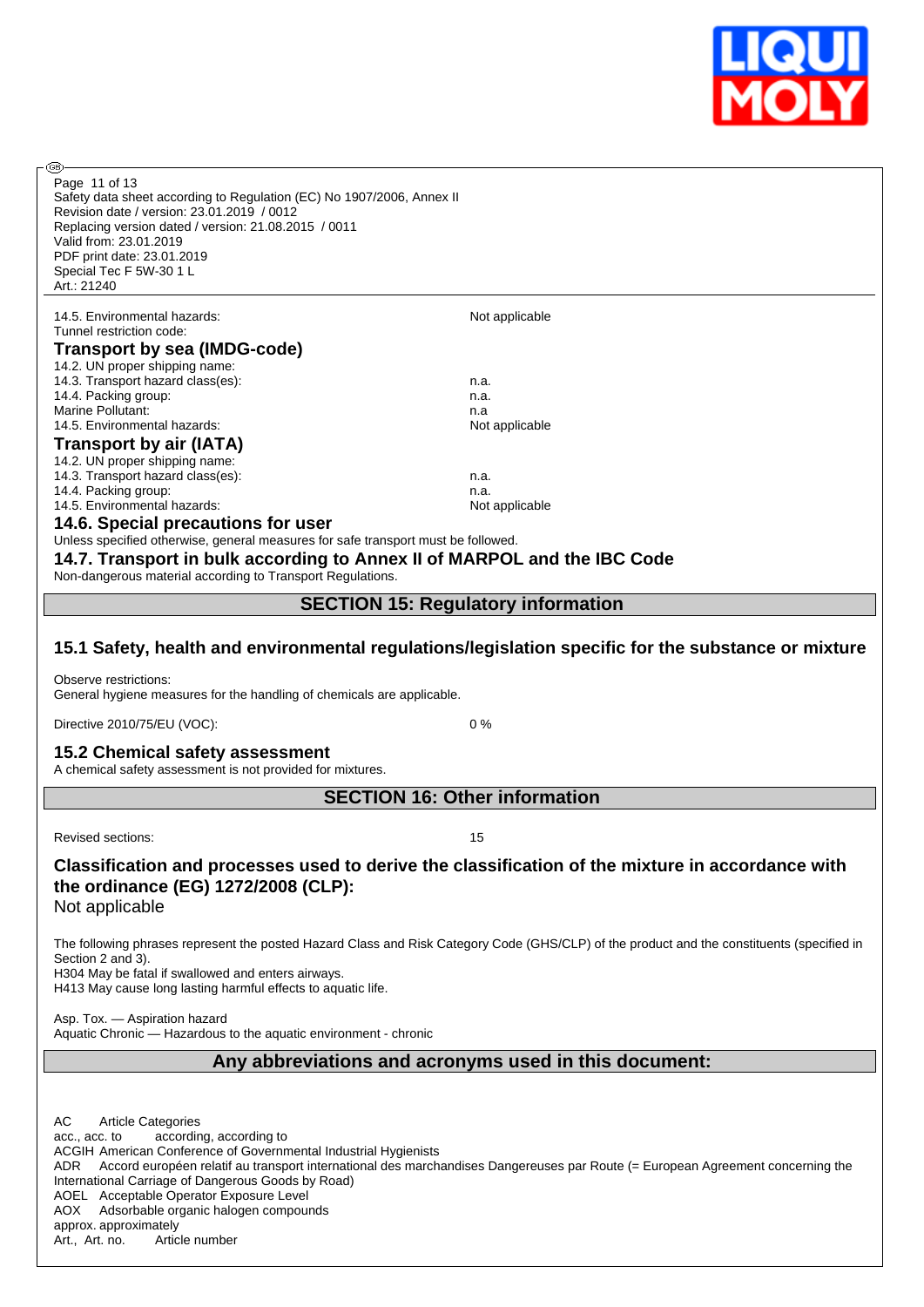

**®** Page 12 of 13Safety data sheet according to Regulation (EC) No 1907/2006, Annex II Revision date / version: 23.01.2019 / 0012 Replacing version dated / version: 21.08.2015 / 0011 Valid from: 23.01.2019 PDF print date: 23.01.2019 Special Tec F 5W-30 1 L Art.: 21240 ATE Acute Toxicity Estimate according to Regulation (EC) 1272/2008 (CLP) BAM Bundesanstalt für Materialforschung und -prüfung (Federal Institute for Materials Research and Testing, Germany) BAuA Bundesanstalt für Arbeitsschutz und Arbeitsmedizin (= Federal Institute for Occupational Health and Safety, Germany) BCF Bioconcentration factor BGV Berufsgenossenschaftliche Vorschrift (= Accident Prevention Regulation) BHT Butylhydroxytoluol (= 2,6-Di-t-butyl-4-methyl-phenol) BMGV Biological monitoring guidance value (EH40, UK) BOD Biochemical oxygen demand BSEF Bromine Science and Environmental Forum bw body weight CAS Chemical Abstracts Service CEC Coordinating European Council for the Development of Performance Tests for Fuels, Lubricants and Other Fluids CESIO Comité Européen des Agents de Surface et de leurs Intermédiaires Organiques CIPAC Collaborative International Pesticides Analytical Council Classification, Labelling and Packaging (REGULATION (EC) No 1272/2008 on classification, labelling and packaging of substances and mixtures) CMR carcinogenic, mutagenic, reproductive toxic COD Chemical oxygen demand CTFA Cosmetic, Toiletry, and Fragrance Association DMEL Derived Minimum Effect Level DNEL Derived No Effect Level DOC Dissolved organic carbon DT50 Dwell Time - 50% reduction of start concentration DVS Deutscher Verband für Schweißen und verwandte Verfahren e.V. (= German Association for Welding and Allied Processes) dw dry weight<br>e.g. for example<br>EC European for example (abbreviation of Latin 'exempli gratia'), for instance **European Community** ECHA European Chemicals Agency EEA European Economic Area EEC European Economic Community EINECS European Inventory of Existing Commercial Chemical Substances European List of Notified Chemical Substances EN European Norms EPA United States Environmental Protection Agency (United States of America) ERC Environmental Release Categories ES Exposure scenario etc. et cetera EU European Union EWC European Waste Catalogue Fax. Fax number gen. general GHS Globally Harmonized System of Classification and Labelling of Chemicals GWP Global warming potential HET-CAM Hen's Egg Test - Chorionallantoic Membrane HGWP Halocarbon Global Warming Potential IARC International Agency for Research on Cancer IATA International Air Transport Association **IBC** Intermediate Bulk Container<br>**IBC** (Code) International Bulk International Bulk Chemical (Code) IC Inhibitory concentration IMDG-code International Maritime Code for Dangerous Goods incl. including, inclusive IUCLID International Uniform ChemicaL Information Database LC lethal concentration LC50 lethal concentration 50 percent kill LCLo lowest published lethal concentration LD Lethal Dose of a chemical LD50 Lethal Dose, 50% kill LDLo Lethal Dose Low LOAEL Lowest Observed Adverse Effect Level LOEC Lowest Observed Effect Concentration LOEL Lowest Observed Effect Level LQ Limited Quantities